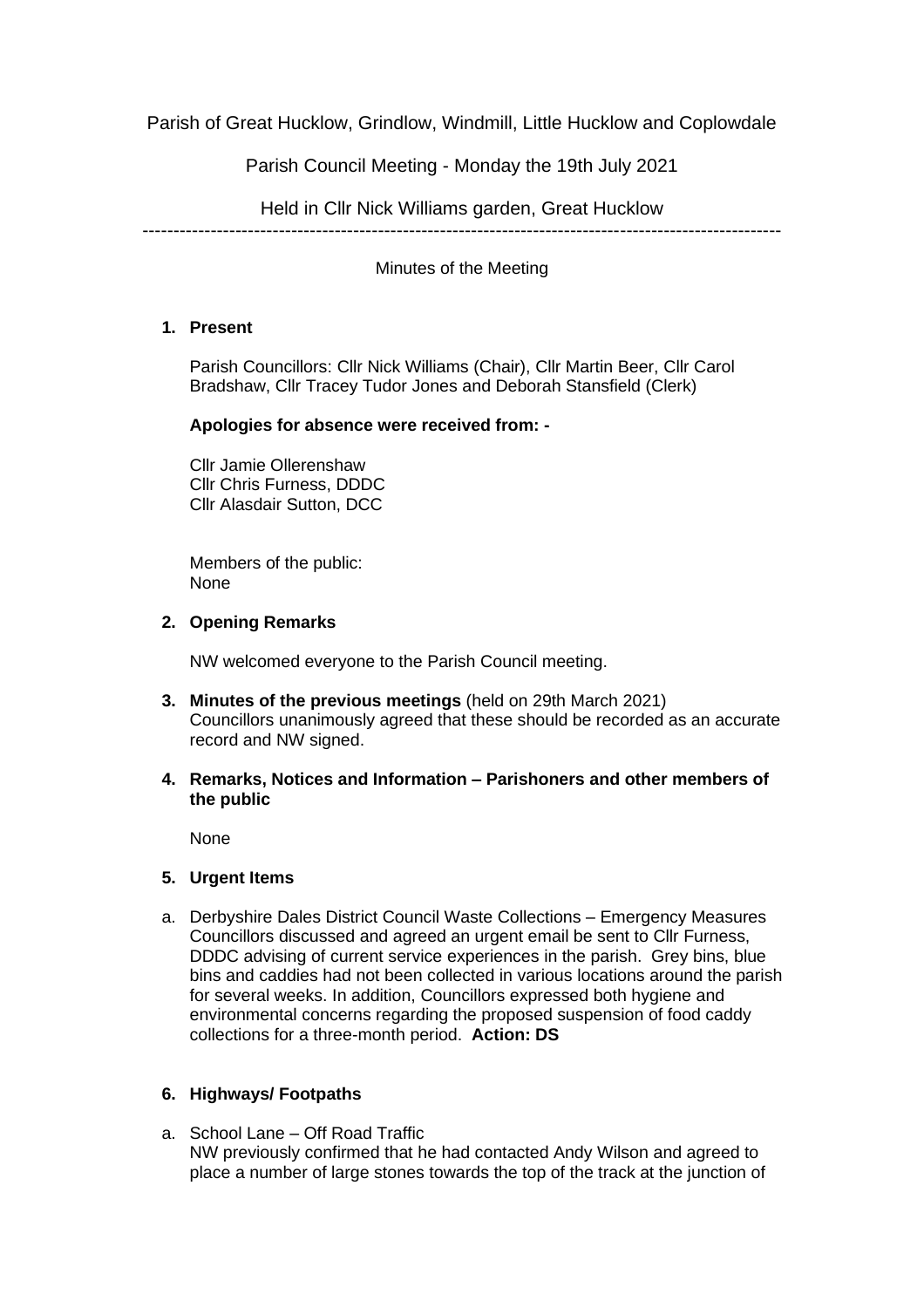the path into the woodland as off-road traffic was now increasingly diverting along this. Arrangements were being made to place these ASAP. Outstanding. **Action: NW**

DS had previously confirmed that a response had been received from DCC regarding ongoing concerns, NW to consider a response given the Jacobs Ladder TRO development. Outstanding. **Action: NW/DS**

NW advised that he had contacted PDNPA regarding signage that has been placed on a fence at the top of School Lane by an off-road organisation (Glass), PDNPA have responded to confirm that they do not endorse this.

Councillors to consider if the 20's Plenty for Derbyshire Campaign to see if this could assist with traffic issues. DS to review information**. Action: DS**

- b. Silence Heritage Site and Byway Closure NW advised that the ground situation remains the same being extremely unsafe. There appears to be less user activity on Blackberry Lane which is good given the current conditions.
- c. Abney Road Collapse NW confirmed that the work has now been completed and the road has been reopened.
- d. Weed Spraying Frequencies Despite chasing DCC have not provided any further information. Discussed and Councillors agreed that there are some areas along highways particularly in Great Hucklow where weeds are growing very tall and where action is needed. DS to speak to J Warriner to see if it is a service that he is able to provide and if so at what cost. **Action: DS**
- e. The Triangle, Great Hucklow

Councillors had previously discussed this at the Council's AGM Meeting in May. Councillors agreed that at the moment there didn't appear to be any recurring damage but the situation should be monitored and revisited if damage occurs in the future. Ongoing.

#### **7. District and County Councillor Reports**

None

### **8. Mining Committee**

- a. NW advised that SHS have received a proposal from FBFL to deal with the collapses on the site. The proposal lacks detail but it looks like a good starting point and the fact that FBFL are being pro-active represents a major step forward.
- b. There have been some personnel changes in the minerals planning department at PDNPA but recent correspondence would tend to indicate that this has resulted in an improvement in communication.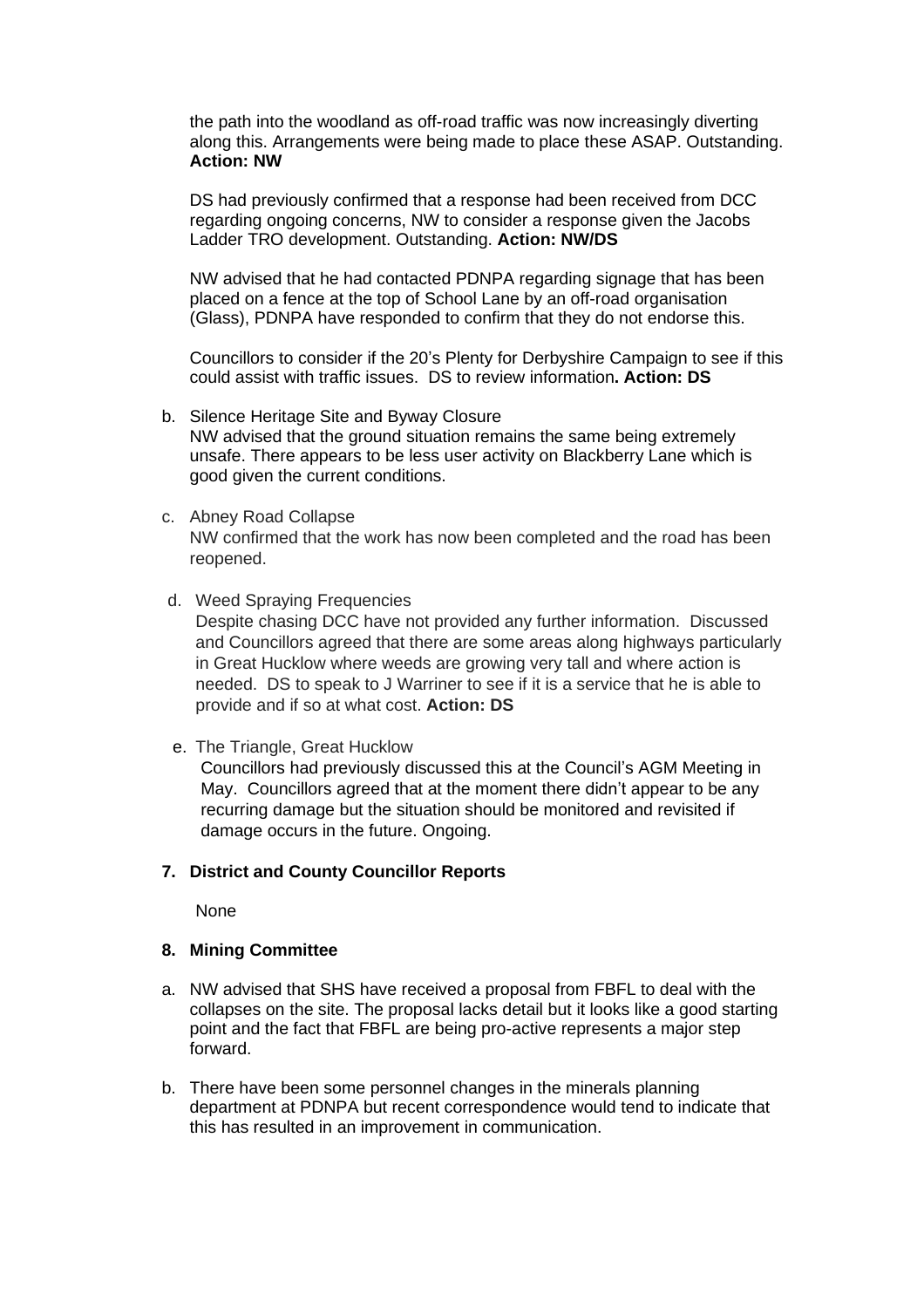- c. NW assured the meeting that he is mindful that the FBFL proposals only address issues on SHS itself and the PC needs to ensure the safety of the wider community/area.
- d. The next step is to work with FBFL on the SHS remediation proposal but establishing a new liaison body which includes representation from FBFL, PDNPA and the local community is now a priority for all sides.

## **9. Actions Arising from Previous Minutes**

a. Village Green Registration

DS had previously confirmed that mapping and evidence statements would be required in order to submit an application for Village Green Registration. DS confirmed that the solicitor had advised we obtain 5/6 statements.

DS advised she had spoken to the solicitor and confirmed that access agreements would not be required if we pursue the Village Green registration route. DS to recheck current land registration records with the solicitor regarding current ownership. **Action: DS**

Agreed that following receipt of this information a newsletter item be created. Outstanding. **Action: DS**

# **10. Correspondence and Circulars**

All correspondence/circulars received had been circulated to Councillors on receipt. Items of interest as follows: -

- DCC Planning Services Statement of Community Involvement responses by 25<sup>th</sup> July 2021
- DCC Local Information Requirements for the Validation of Planning Applications – Draft for Consultation - responses by 7 7 21
- DCC Consultation Derbyshire Bus Service Improvement Plan questionnaire
- DCC Annual Canvass Notification
- PDNPA Planning Application Newlands Farm, Coplowdale responses by 21 7 21
- PDNPA National Park Plan Public Consultation survey responses by 16 7 21
- PDNPA Local Plan review Workshops June and July
- PDNPA Planning Committee item Southview Farm, Little Hucklow 11 6 21
- PDNPA Conversion of Historical Buildings Supplementary Planning Document – Consultation Draft – responses by 6 9 21
- DDDC Waste Collections updates
- The Queens Platinum Jubilee Beacons information (forwarded to the Gliding Club)
- Local Government Boundary Commission recommendations for Derbyshire Dales
- Tree fall on Camphill Lane
- DALC updates
- PPPF updates and meeting minutes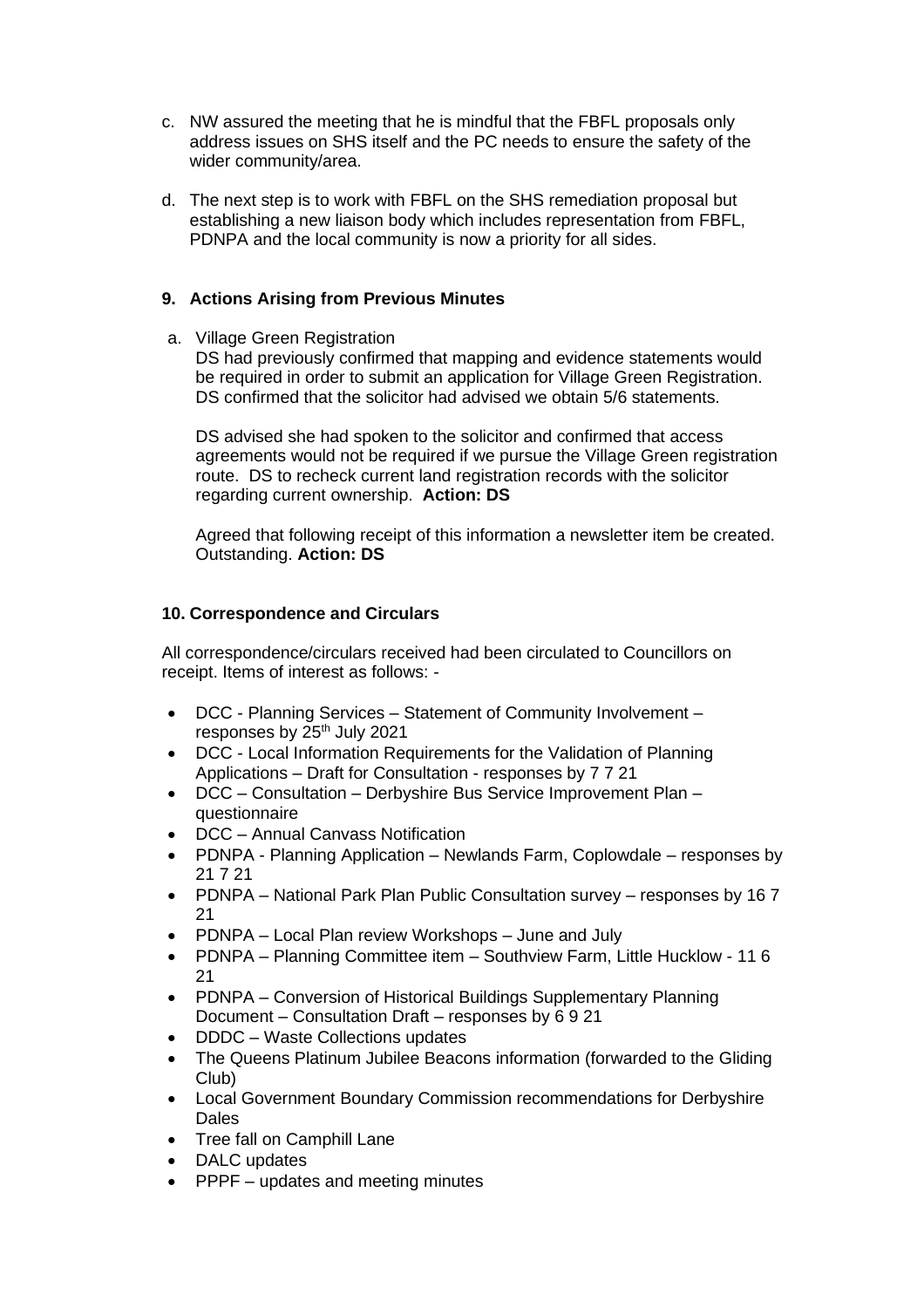- Parish Council and NPA interface survey Peter Leppard NW has completed.
- Tideswell and District Environmental Group Updates
- Tideswell and District Community Association Walking Netball
- Citizens Advice Annual Impact Report
- Requests to link to the PC website various companies
- Request to place a plaque in memory of Jack Binks on new village bench. Councilors agreed unanimously that this should go ahead. DS to confirm. **Action: DS**
- Great Hucklow School Playground Lease Having now had sight of the lease document, NW confirmed that the lease relates to the playground area immediately outside the school building, not to the playing field down the hill. Agreed NW would discuss with the school. **Action: NW**

Items already circulated in Newsletter and/or on website and boards: -

- DDDC Refuse Collection Updates.
- S106 Clause Property 23 Chantry Court, Tideswell request to display advert for tenant
- Tideswell and District Community Association Walking Netball

Items for Newsletter: -

- UK Cycling Events "Peak Tours" Sunday  $5<sup>th</sup>$  September 2021
- Great Hucklow School Summer Holiday Camp information 26 7 21 27 8 21

### **11. Finance**

- a. Bank Current Account Balance  $-$  £6311.87 at 19<sup>th</sup> July 2021 Spreadsheet detailing all transactions was available for Councillors to view at the meeting.
- b. Payments made since last meeting:
	- £4.00 +VAT Andrews and Arnold dedicated PC phone line
	- £12.00 PPPF subscription
	- £107.53 DALC subscription
	- £317.20 Zurich Insurance renewal
	- £613.00 Clerk's salary
	- £15.00- HMRC tax Clerk's salary
	- £75.00 J Taylor (Internal Audit)
	- £250.00 W Brindley (grass mowing)
	- £384.00 J Warriner (grass mowing)

Credits received: -

- $\textdegree$  £5776.00 DCC Precept
- £12.00 J Ollerenshaw (salt)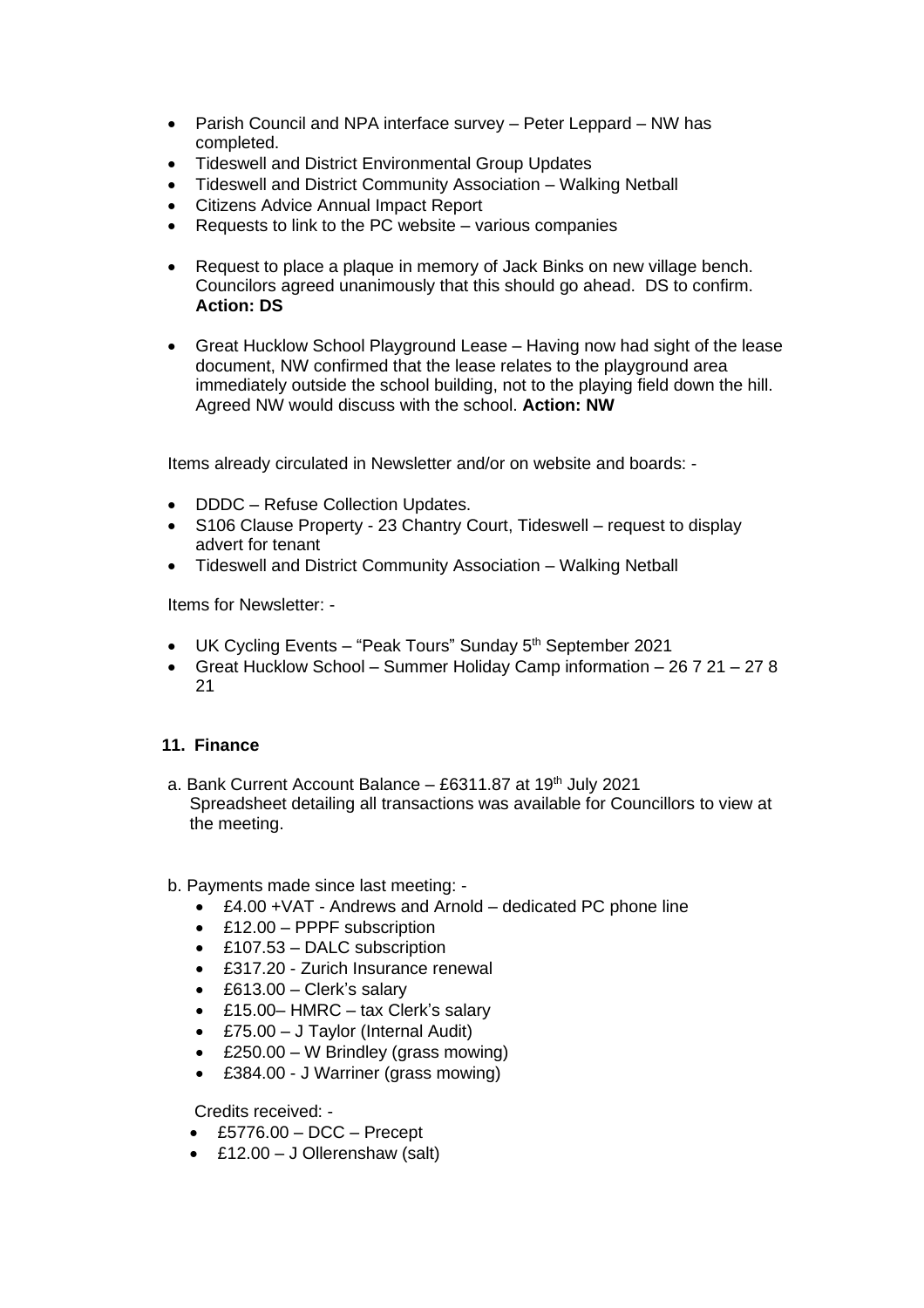Payments Credits/Outstanding: -

- Payments None
- Credit None
- c. Declaration of Acceptance of Office and Pecuniary Interests Councillors completed and signed the forms and DS witnessed. DS to email a form to JO for completion. **Action: DS**

NW advised that he needed to update his Pecuniary Interests Form, DS to submit to DCC when updated. **Action: NW/DS**

d. Wildflower planting

DS advised that she had received an email from DDDC regarding their wish to extend their wildflower verge initiative asking for interested parishes to respond. Councillors discussed and agreed that DS should respond and say that we are interested, will be in touch and to include us in any further correspondence. **Action: DS**

e. Small Mammals Signage

DS advised that she had now received a response from DCC regarding our request which has been refused due to lack of supportive road incident information. DS to forward response to the parishoner who originally raised the request. **Action: DS**

f. DCC Mowing Services

DS advised that unexpectedly DCC had mowed The Green and Triangle in Great Hucklow in the middle of June and on further investigation Ian Buxton, DCC has confirmed that they cut the grass once a month on The Triangle and The Green (providing it looks like it needs cutting). DS advised that she had not seen them before or since June and the cutting had not been carried out in July. No changes to the Parish Council's grass cutting schedule have been made.

### **12. Planning**

.

- a. Neighbourhood Plan MB to recommence enquires regarding funding etc. with PDNPA. **Action: MB**
- b. PDNPA Newlands Farm, Coplowdale, Planning Application Councillors discussed, DS to draft a response for Councillors to review. **Action: DS**

#### **13. Date of next meeting**

20th September at 8.00pm

#### **14. Items for Information**

a. Horse Riding on Footpaths